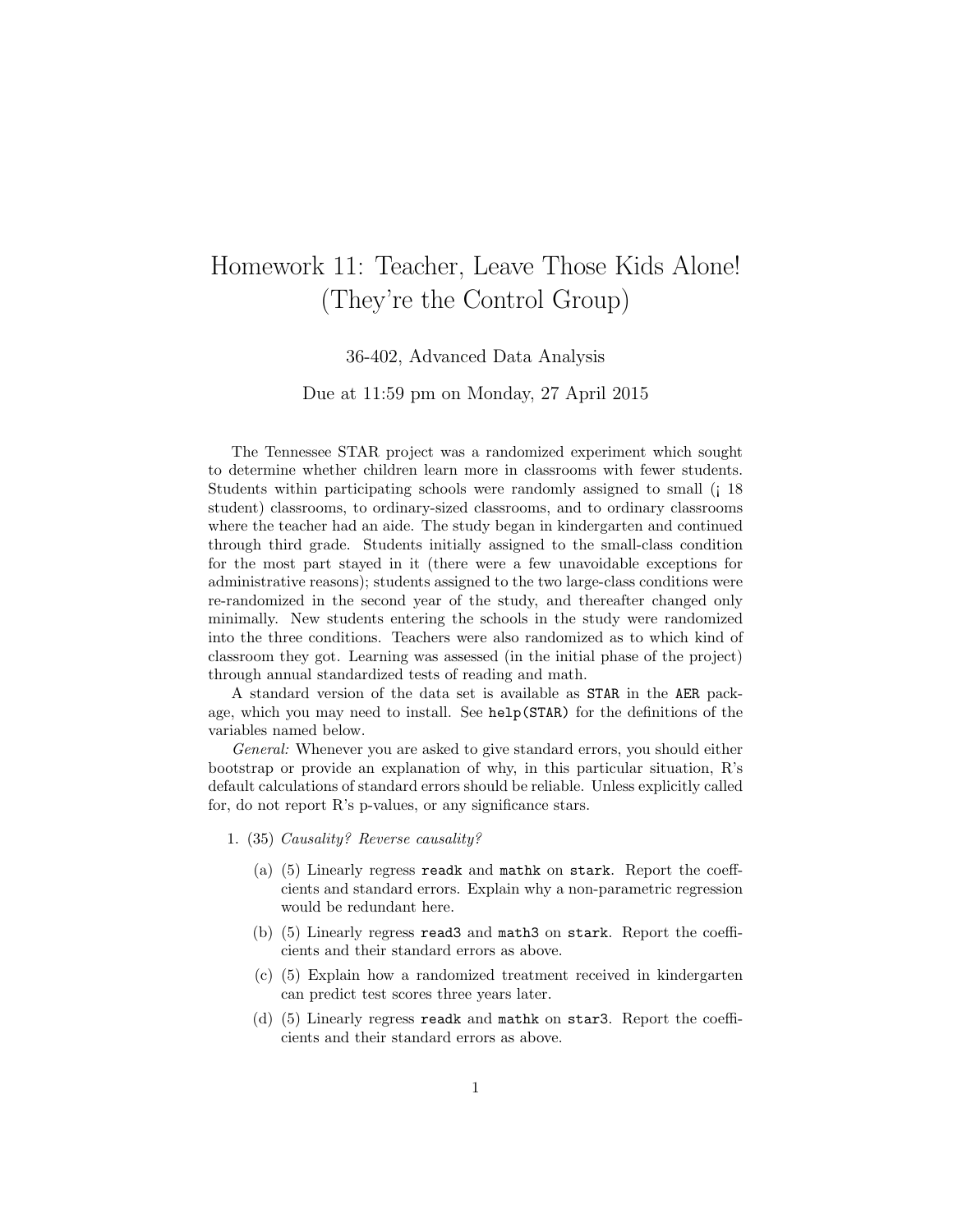- (e) (5) Explain how a treatment received in the third grade can predict test scores in kindergarten, three years earlier.
- (f) (5) To estimate the causal effect of the stark on readk and mathk, should we control for star3? (Explain.)
- $(g)$  (5) To estimate the causal effect of the star3 on read3 and math3, should we control for stark? (Again, explain.)
- 2. (15) For each year from kindergarten through third grade, provide an estimate of the expected reading and math scores when students are assigned to a regular classroom, a small classroom, and a regular classroom with a teacher's aide. Include an estimated standard error for each of these. You may present your results either as a table or graphically; make sure it's easy to read and compare across conditions.

Explain how you obtained your estimates, and why that procedure is, for this data, a valid way of estimating the desired causal effect. If you have to control or adjust for any covariates to get the causal effects, explain which ones you used and why.

- 3. (15) Heterogeneity of effects There is considerable interest in knowing whether the effects of smaller classes are different for different groups of students.
	- (a) (10) Report estimates of the effect of the three classroom sizes on kindergarten reading and math scores, for all six ethnic sub-groups in the data. Include standard errors.
	- (b) (5) Explain why, to get such estimates from linear regression, the right models would be of the form lm(readk~stark\*ethnicity), and why  $lm(readk^*star+ethnicity)$  would be uninformative.
- 4. (25) Observational inference in an experimental study Students whose families are sufficiently poor qualify for free lunches at school. This is recorded in the variables lunchk through lunch3. We want to know whether being above or below this threshold level of poverty has a causal effect on student's scores.
	- (a) (5) Report the mean scores for reading and for math in each grade for students who do and do not qualify for free lunches (in that grade). Include standard errors.
	- (b) (5) If we want to estimate the effect of lunchk on kindergarten reading and math scores, does it make sense to control for stark? Explain.
	- (c) (10) Consider the following variables: gender, ethnicity, schoolk, experiencek, tethnicityk, systemk, schoolidk, lunch1. When estimating the effect of lunchk on kindergarten test scores, which of these should be controlled for, which of them should not be controlled for, and which of them do you not have enough information to say?